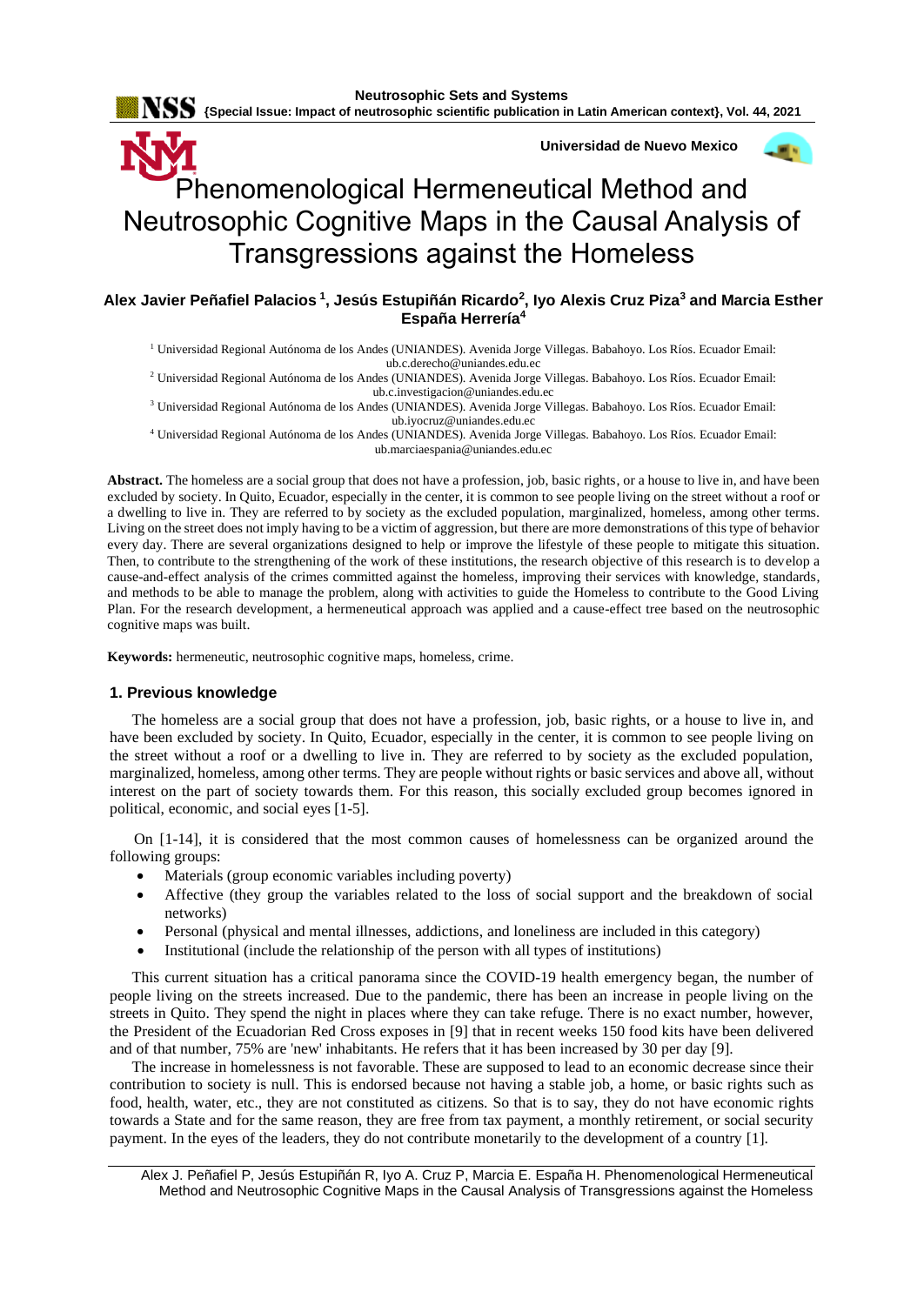In addition, it can be said that it also indirectly affects the tourist or visual representation of (Quito). Because an image about the beggars as a presence that disturbs and offends the image of a "clean Quito" or a "21<sup>st</sup> Century Guayaquil ", as shown in the main campaigns of the cities created by their respective mayors or municipalities. For a tourist, the vagabond as they are contemptuously known is an unwanted being of society or of the place they occupy [\[1\]](#page-7-0).

This negative view influences the complex situation for the management of these people since prejudices turn citizens into criminals daily. Given mainly by the fact of committing actions against the physical and mental integrity of the homeless, motivated mainly by the wishes of discrimination. Currently agoraphobia, that is, hatred towards impoverished and vulnerable people is considered a hate crime [\[6,](#page-7-1) [8\]](#page-7-2) and it takes place among the citizens of Ecuador. The intention of those who commit hate crimes is not only to direct a message of intolerance towards the immediate person on whom it acts but above all the group that person belongs to [\[6\]](#page-7-1).

Living on the street does not imply having to be a victim of aggression, but there are more demonstrations of this type of behavior every day. Sadly, in most cases, victims do not report for various reasons: because they believe that it will not help, they are afraid of possible reprisals or, in the case of foreigners, who are in an irregular or illegal situation, for fear of being expelled [\[2-4,](#page-7-3) [8,](#page-7-2) [11\]](#page-8-1). According to the literature consulted, it has been observed worldwide that young people mostly tend to carry out such violent acts, especially on men over 45 years of age and young women who live on the street [\[6\]](#page-7-1).

| <b>Men</b>                                                                         |
|------------------------------------------------------------------------------------|
| • Physical aggression (beatings)                                                   |
| • Verbal aggression (includes threats)                                             |
| • Marginalization and discrimination (poverty, ethnicity and mental state)         |
| • Theft and vandalism                                                              |
| $\bullet$ Hoaxes                                                                   |
| • Homicides                                                                        |
| • Evictions                                                                        |
| • Prohibitions on the use of public facilities (restrooms, health centers)         |
| Women                                                                              |
| • Femicide                                                                         |
| • Verbal aggression (includes threats and harassment)                              |
| • Marginalization and discrimination (gender, poverty, ethnicity and mental state) |
| • Theft and vandalism                                                              |
| • Hoaxes associated to raping                                                      |
| • Sexual harassment                                                                |
| • Evictions                                                                        |
| • Prohibitions on the use of public facilities (restrooms, health centers)         |
| • Human trafficking for prostitution                                               |

Figure 1: Main crimes committed against homeless people. Source [\[1-19\]](#page-7-0).

There are several organizations designed to help or improve the lifestyle of these people to mitigate this situation [\[1\]](#page-7-0). Therefore, it is necessary to contribute to the strengthening of the work of these institutions, government and NGOs. Therefore, the *objective of the investigation* is to elaborate a cause-effect analysis of the crimes committed against the homeless, improving their services with knowledge, norms, and methods to be able to manage the problem, together with activities to guide the Homeless to contribute to Good Living Plan.

The analysis of the subject will be treated through a phenomenological hermeneutical approach since it is necessary to analyze different points of view. The results will be processed with the help of the neutrosophic cognitive maps (NCM), coming from the theory of Neutrosophy proposed by Florentin Smarandache for the treatment of neutralities, which has been proven by the possibility of enriching the analysis and converting linguistic terms into quantitative variables [\[15,](#page-8-2) [20-35\]](#page-8-3). The NCM according to [13] is a way of representing knowledge by means of a graph, the strength between the relationship can be measured, so it is used in social studies [\[15,](#page-8-2) [28,](#page-8-4) [36-42\]](#page-9-0).

For the development of the research, the following *specific objectives* must be executed:

- 1. Analyze the problem using a hermeneutical process approach
- 2. Build the cause-effect tree to trace the phenomenon
- 3. Strategies from various perspectives
- 4. Partial conclusions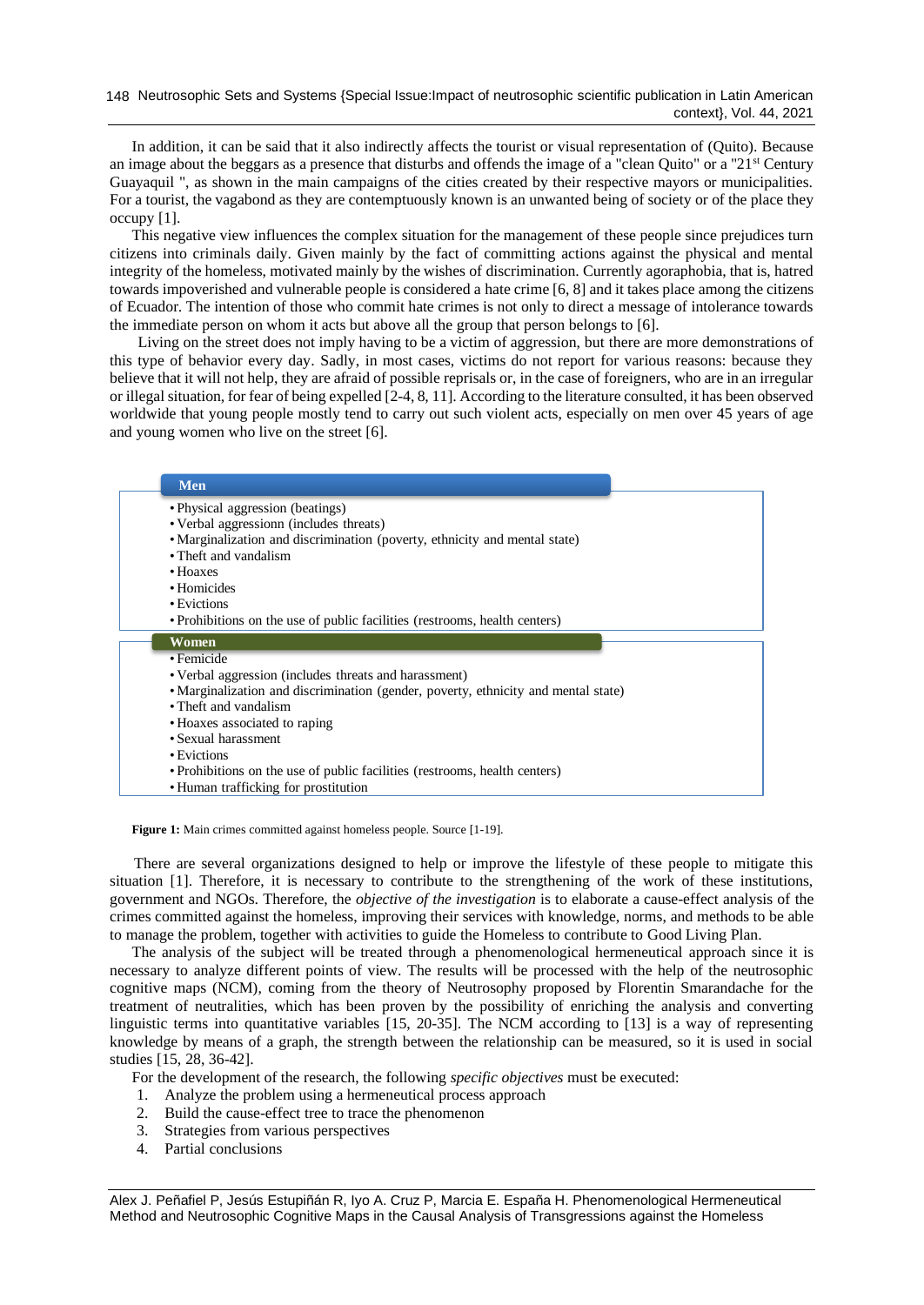Neutrosophic Sets and Systems {Special Issue:Impact of neutrosophic scientific publication in Latin American 149 context}, Vol. 44, 2021

#### **2. Methods**

The phenomenological hermeneutical method is characterized by a high level of subjectivity and therefore it can be said that there is uncertainty. In other words, hermeneutics tends to qualitative interpretation, which leads to subjectivity in knowledge, and although the scientific method owes its roots to hermeneutics, it seems a contrasting form of knowledge in which hermeneutics no longer has a place. That is why its fusion with Neutrosophy and the MCN is convenient. For a better understanding of data processing with MCNs, the following is exposed:



**Figure 2:** Process approach diagram for the analysis of the problem posed.

Questionnaires: questionnaires were used depending on the group of people to be interviewed. A dynamic environment was presented for the interviews, that is, topics for the questions were elaborated a priori, but as progress was made, the plan could be modified, but never leaving the topic. Below is exposed:

- a) Socio-demographic information: sex, date of birth, nationality, education, family, children.
- b) Information on elements related to the state of physical, mental, and psychological health both from the perspective of the homeless person himself and from that of the interviewer.
- c) Information related to life as a homeless person: time, causes, main factors that affect life, crimes committed against him or her (type, when, where, witnesses, frequency, sex, and estimated age of the aggressor), consequences.
- d) Information on the attitude after the assault (sought help, reported the events, hospital report)

Starting from the previous elements, in this particular work, the use of Neutrosophic Cognitive Maps (NCMs) is proposed considering the advantages that this technique offers compared to other soft-computing techniques, in terms of interpretability, scalability, aggregation of knowledge, dynamism, and its ability to represent feedback and indeterminacy relationships [\[34\]](#page-8-5). NCMs were introduced by [\[43\]](#page-9-1) in 2003. NCMs are an integration of the Fuzzy Cognitive Maps (FCMs) introduced by Kosko in 1986 and the Neutrosophic Sets (NSs) introduced by Smarandache in 1995 [\[20\]](#page-8-3). This technique overcomes the inability of traditional FCMs to represent indeterminacy. The inclusion of indeterminacy establishes that neutrality and ignorance are also forms of uncertainty. [\[20\]](#page-8-3) Exposes that FCMs constitute a technique that has received increasing attention due to its possibilities for representing causality. The following is a set of definitions necessary to work with NCMs. First, let formally expose the original definition of neutrosophic logic as it is shown in[\[30\]](#page-8-6).

**Definition 1**. [\[27\]](#page-8-7) Let  $N = \{(T, I, F): T, I, F \in [0,1]\}$  be a *neutrosophic set of evaluation*. v: P→N is a mapping of a group of propositional formulas into N, ie, each sentence  $p \in i$  associated to a value in N, as it is exposed in Equation 1, meaning that p is T% true, I% indeterminate, and F% false.  $v(p) = (T, I, F)$  (1)

Hence, the neutrosophic logic is a generalization of fuzzy logic, based on the concept of neutrosophy according to [\[29,](#page-8-8) [33\]](#page-8-9).

**Definition 2**. (See[\[27,](#page-8-7) [28\]](#page-8-4)) Let K be the ring of real numbers. The ring generated by  $K \cup I$  is called a *neutrosophic ring* if it involves the indeterminacy factor in it, where I satisfies  $I2 = I$ ,  $I + I = 2I$  and in general, I  $+ I + ... + I = nI$ , if  $k \in$ , then  $kI = kI$ ,  $0I = 0$ . The neutrosophic ring is denoted by K (I), which is generated by K $\cup$ I, ie, K (I) = <K $\cup$ I>, where <K $\cup$ I> denotes the ring generated by K and I.

**Definition 3**. A *neutrosophic matrix* is a matrix  $A = [\text{ai}] \text{ i } \text{ j } i = 1, 2, \ldots, \text{ m}$  and  $\text{ j } = 1, 2, \ldots, \text{ n}$ ; m,  $n \ge 1$ , such that each aij  $\in$ K (I), where K (I) is a neutrosophic ring, see [\[15\]](#page-8-2).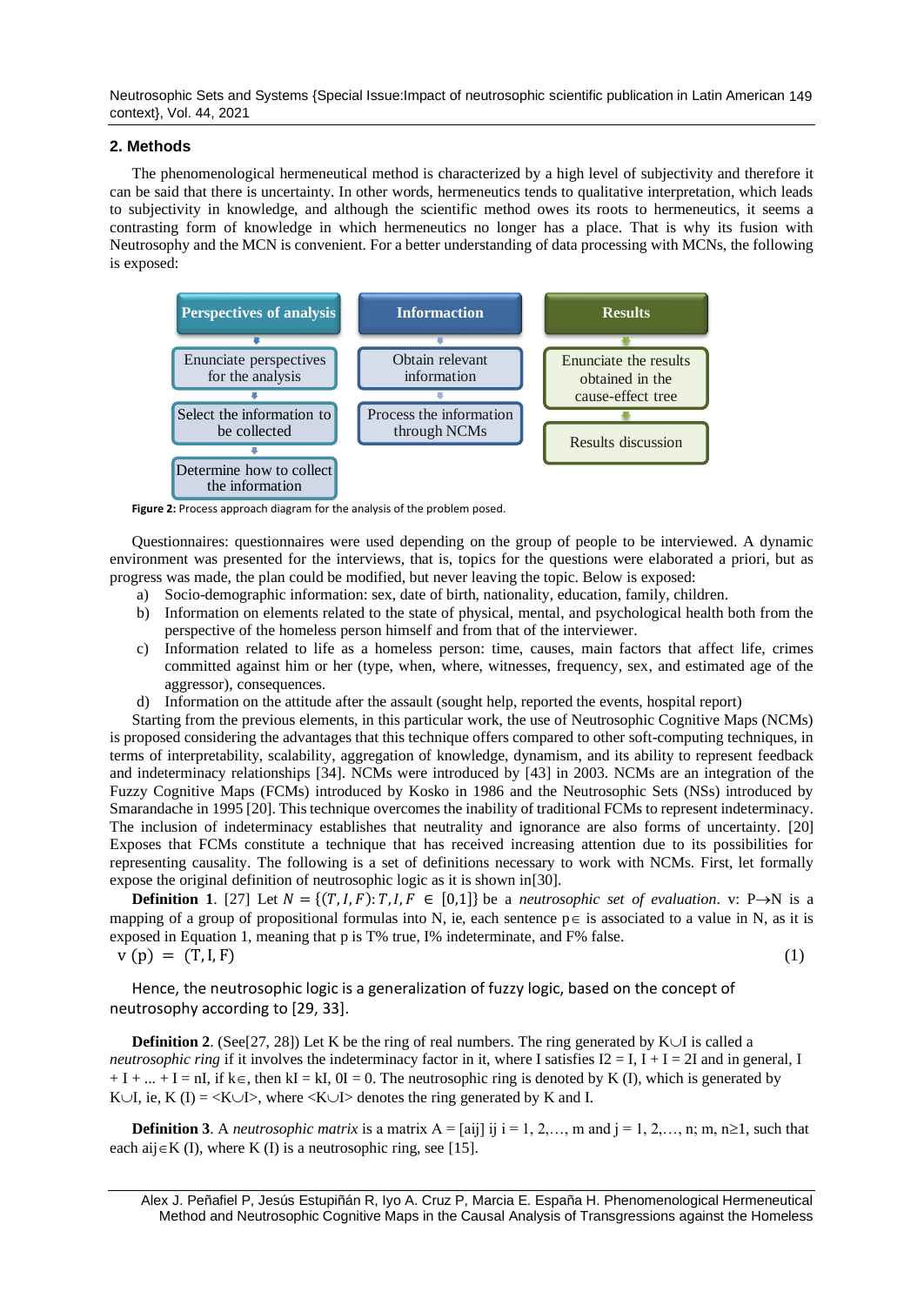Let us observe that an element of the matrix may have the form  $a + bI$ , where "a" and "b" are real numbers, whereas I is the indeterminacy factor. The usual operations of neutrosophic matrices can be extended from the classical matrix operations.

For example, 
$$
\begin{pmatrix} -1 & 1 & 5 \ 1 & 4 & 7 \end{pmatrix} \begin{pmatrix} 1 & 91 & 6 \ 0 & 1 & 0 \ -4 & 7 & 5 \end{pmatrix} = \begin{pmatrix} -211 & 271 & -6 + 251 \ -28 + 1 & 49 + 131 & 35 + 61 \end{pmatrix}
$$

Additionally, a neutrosophic graph is a graph that has at least one indeterminate edge or one indeterminate node [\[25,](#page-8-10) [30\]](#page-8-6). The neutrosophic adjacency matrix is an extension of the adjacency matrix in classical graph theory.  $a_{ij} = 0$  means nodes i and j are not connected,  $a_{ij} = 1$  means that these nodes are connected and  $a_{ij} = I$ , which means the connection is indeterminate (unknown whether it is or not). Fuzzy set theory does not use such notions.

On the other hand, if the indetermination is introduced in a cognitive map as it is referred to in [\[24\]](#page-8-11), then this cognitive map is called a neutrosophic cognitive map, which is especially useful in the representation of causal knowledge [\[23,](#page-8-12) [33\]](#page-8-9). It is formally described in Definition 4.

**Definition 4**. A Neutrosophic Cognitive Map (NCM) is a neutrosophic directed graph with concepts like policies, events, among others, as nodes and causalities or indeterminacies as edges. It represents the causal relationship between concepts.

The measures described below are used in the proposed model, they are based on the absolute values of the adjacency matrix [\[24\]](#page-8-11):

Outdegree  $(v_i)$  is the sum of the row elements in the neutrosophic adjacency matrix. It reflects the strength of the outgoing relationships  $(cii)$  of the variable:

(2)

(3)

$$
od(v_i) = \sum_{i=1}^{n} c_{ij}
$$

Indegree  $(v_i)$  is the sum of the column elements. It reflects the strength of relations  $(c_{ii})$  outgoing from the variable.

 $id(v_i) = \sum_{i=1}^n c_{ji}$ 

Total centrality (total degree  $td(vi)$ ), is the sum of the indegree and the outdegree of the variable.  $td(v_i) = od(v_i) + id(v_i)$  (4)

The variables are classified according to the following criteria, see [\[44\]](#page-9-2):

- a) The transmitting variables are those with od  $(vj) > 0$  and id  $(vi) = 0$ .
- b) The receiving variables are those with od  $(vj) = 0$  and id  $(vi) > 0$ .
- c) Ordinary variables satisfy both od (vj)  $\neq$  0 and id (vi)  $\neq$  0.

The static analysis is applied using the adjacency matrix, taking into consideration the absolute value of the weights [\[25\]](#page-8-10). Static analysis in Neutrosophic Cognitive Maps (NCM), see [\[23\]](#page-8-12), initially contains the neutrosophic number of the form  $(a + bI)$ , where I = indetermination[\[22\]](#page-8-13). It requires a process of de-neutrosophication as proposed in [\[24\]](#page-8-11), where  $I \in [0, 1]$  and it is replaced by their values maximum and minimum.

Finally, we work with the average of the extreme values, which is calculated using Equation 5, which is useful to obtain a single value as it is referred to in [\[21\]](#page-8-14). This value contributes to the identification of the characteristics to be attended, according to the factors obtained, for our case study.

| $\lambda([a_1, a_2]) = \frac{a_1 + a_2}{2}$                       | (5) |
|-------------------------------------------------------------------|-----|
| Then,                                                             |     |
| $A > B \Leftrightarrow \frac{a_1 + a_2}{2} > \frac{b_1 + b_2}{2}$ | (6) |

#### **3. Results**

#### **3.1 Analysis perspectives**

We worked with four perspectives based on the identification of the stakeholders of the social phenomenon to be analyzed below:

Legend:

HP: homeless people

Brigades: support brigades working on the streets to help the homeless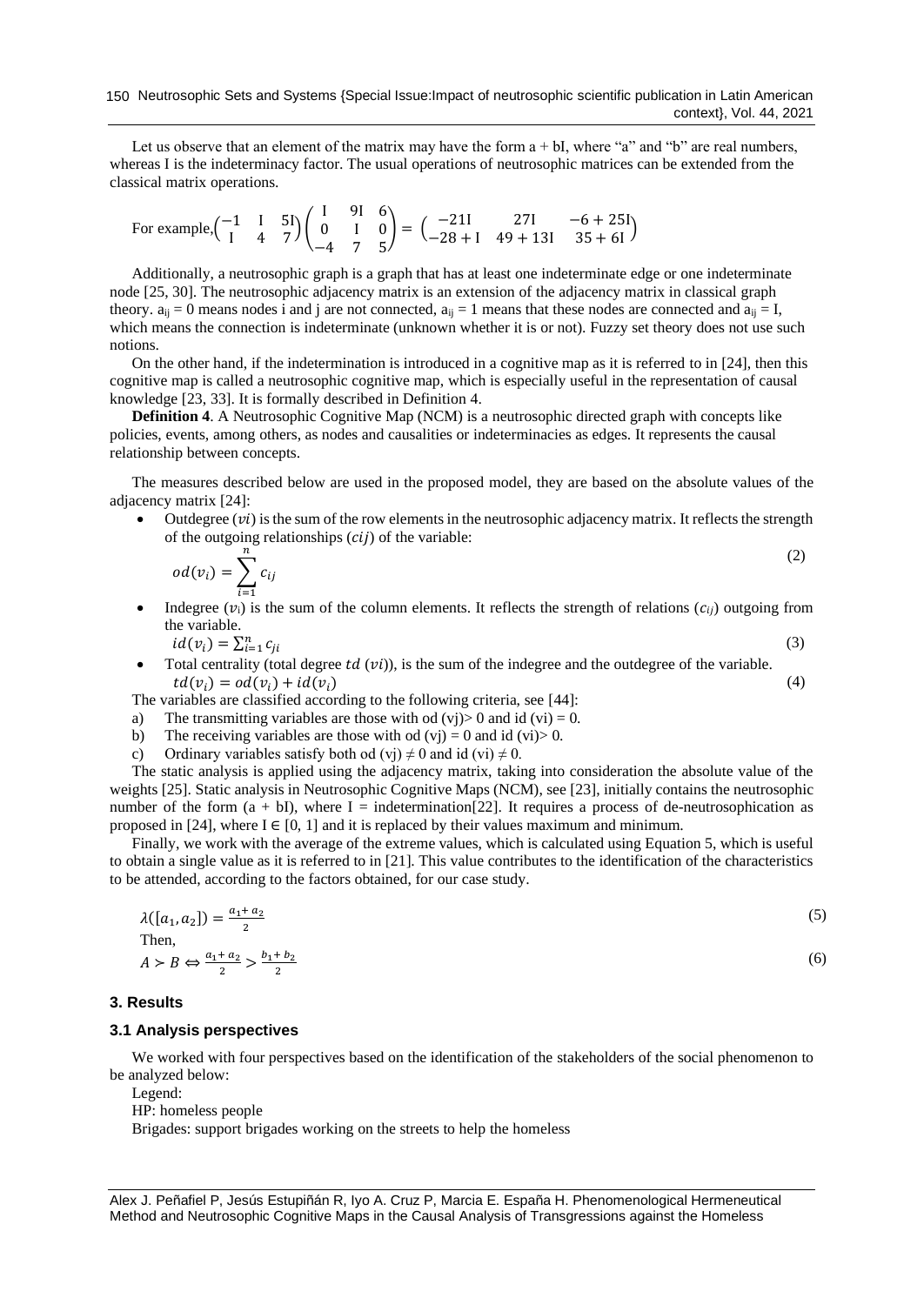Neutrosophic Sets and Systems {Special Issue:Impact of neutrosophic scientific publication in Latin American 151 context}, Vol. 44, 2021



**Figure 3:** Analysis perspectives.

#### **3.2 Information**

It was decided to work with a 95% confidence ( $2\sigma$ ) and  $p = q$ , the error for the whole sample being  $\pm$  5.95%. The following criteria conditioned the sampling of the population:

- 1. Be or have been homeless for at least four months
- 2. Equal the number of men and women to interview and that 50% of them were immigrants

From the population to be interviewed, a sample of 150 people in a shelter was chosen, from them, in addition to the criteria already established, it was possible to determine that:

- 23% had a disability
- Average age 47 years
- Average time without a home: 8 months
- 60% had only primary studies, 35% secondary and 5% graduated from a technician in their country of origin (in the latter case they were all immigrants)
- 28% had established children of legal age with whom they have no relationship
- 31% presented alcoholism and drug addiction problems.
- 100% of the immigrants came from Venezuela from a low social class.
- Most frequently detected effects of violence:
	- I. Femicides / Homicides
	- II. Verbal assault (includes threats and harassment)
	- III. Marginalization and discrimination (gender, poverty, ethnicity, and mental state)
	- IV. Theft and vandalism
	- V. Hoaxes linked to rapes
	- VI. sexual harassment
	- VII. Evictions
- VIII. Prohibitions on the use of public facilities (restrooms, health center)
- IX. Trafficking in persons for prostitution
- Regarding the causes of your condition:
- ➢ Poverty
- ➢ State of crisis due to the pandemic (living in a lower class but with minimal sustenance due to services)
- $\triangleright$  Drug and alcohol use
- ➢ Break-up of important relationships (family, friends, interpersonal) and not having financial aid from the government
- ➢ Lack of education
- ➢ Having been subjected to domestic violence
- ➢ Immigration



Figure 4: Main causes of the condition of Homeless Persons detected in the interviews.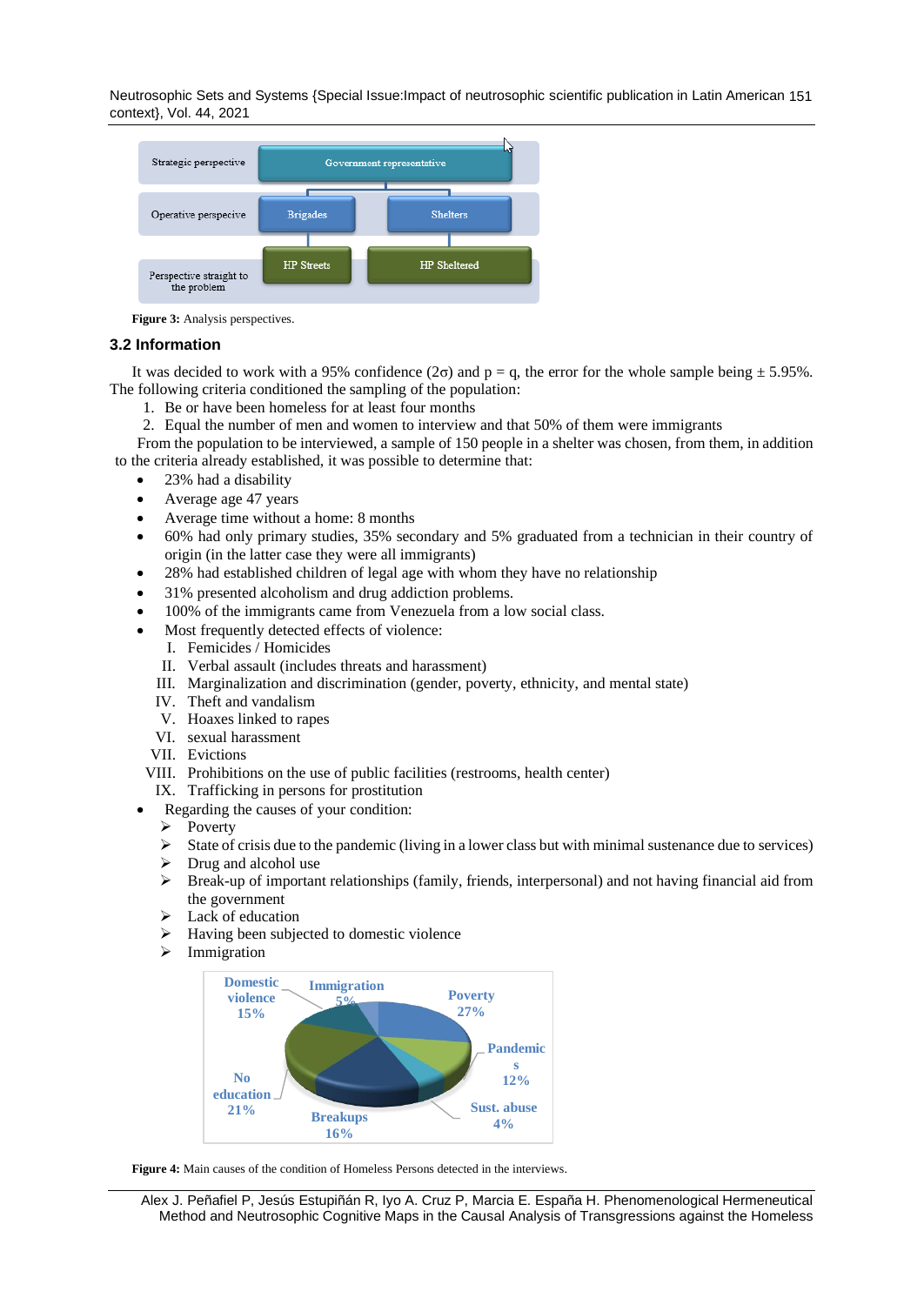|         | Poverty | Crisis    | Cons | Relat.    | No ed | Viol | Immig. | id     | od      | td      | Order          |
|---------|---------|-----------|------|-----------|-------|------|--------|--------|---------|---------|----------------|
| Poverty | 0       | $0.5 + 1$ | 1    | $0.6 + 1$ | 1     |      | 0.5    | 1      | 0.75833 | 1,75833 | 1              |
| Crisis  | 1       | 0         | 1    | 1         | 1     |      | 0      | 0.7917 | 0.75    | 1.54167 | 5              |
| Cons    | 1       | 1         | 0    | 1         | 1     | 1    | 0      | 0.8333 | 0.83333 | 1.66667 | $\overline{2}$ |
| Relat   | 1       | 0         | 1    | 0         | 1     | 1    | 0.7    | 0.8    | 0.78333 | 1.58333 | 4              |
| No ed   | 1       | 1         | 0    | 1         | 0     | 1    | 0      | 0.8333 | 0.66667 | 1.5     | 6              |
| Viol    | 1       | 1         | 1    | 0         | 1     | 0    | 1      | 0.8333 | 0.83333 | 1.66667 | 3              |
| Immig   | 1       | 1         |      | 1         | 0     | 1    | 0      | 0.3667 | 0.83333 | 1.2     | 7              |

Analysis of the causal interrelation of the strategic perspective:

**Table 1:** Adjacency matrix and "Government representatives" processing

Analysis of the causal interrelation of the operational perspective:

|         | Poverty | Crisis | Cons | Relat.       | No ed | Viol | Immig. | id     | od     | td     | Order          |
|---------|---------|--------|------|--------------|-------|------|--------|--------|--------|--------|----------------|
| Poverty | 0       | 1      | 1    | $\mathbf{1}$ | 1     | 1    | 1      | 0.7894 | 1.0526 | 1.8421 | $\overline{2}$ |
| Crisis  | 1       | 0      | 1    | 1            | 1     | 1    | 0      | 0.7192 | 0.8772 | 1.5965 | 5              |
| Cons    | 0       | 0.7    | 0    | 0.8          | 1     | 1    | 0      | 1,1053 | 0.7368 | 1.8421 | 3              |
| Relat   | 1       | 0      | 1    | 0            | 1     | 1    |        | 0.8421 | 0.8772 | 1,7193 | 4              |
| No ed   | 0.6     | 0.4    | 0.7  | 1            | 0     | 1    |        | 0.9649 | 0.7368 | 1.7017 | 5              |
| Viol    | 0.9     | 1      | 1    | 0            | 1     | 0    | 1      | 1      | 0.8596 | 1.8596 | 1              |
| Immig   | 1       | 1      | 0.9  |              |       | 0.7  | 0      | 0.5263 | 0.8071 | 1.3333 | 7              |

#### **Table 2:** Adjacency matrix and "Brigades" processing

|              | Poverty | Crisis | Cons   | Relat. | No ed | Viol | Immig.    | id      | od     | td     | Order |
|--------------|---------|--------|--------|--------|-------|------|-----------|---------|--------|--------|-------|
| Poverty      | 0       | 1      |        |        |       |      | 1         | 0.65458 | 1      | 1.6543 | 4     |
| Crisis       | 1       | 0      |        |        |       |      | 0         | 0.6282  | 0.8333 | 1.4615 | 6     |
| Cons         | 0       | 0.5648 | 0      | 0.6994 |       |      | 0         | 1.0959  | 0.6816 | 1.7775 | 2     |
| Relat        | 1       | 0      | 0.9238 | 0      |       |      | $0.7 + 1$ | 0.7813  | 0.879  | 1.6603 | 3     |
| No ed        | 0.3592  | 0.2045 | 0.8257 | 0.9886 | 0     |      | 0         | 0.9167  | 0.563  | 1.4797 | 5     |
| Viol         | 0.8683  | 1      |        | 0      |       | 0    |           | 1       | 0.8114 | 1.8114 | 1     |
| <i>Immig</i> | 0.7     |        |        |        |       |      | 0         | 0.475   | 0.7833 | 1.2583 |       |
|              |         |        |        |        |       |      |           |         |        |        |       |

**Table 3:** Adjacency matrix and "Shelter" processing

Analysis of the causal interrelation from the direct perspective to the problem:

|         | Poverty | Crisis | Cons | Relat. | No ed | Viol | Immig. | id     | od     | td     | Order |
|---------|---------|--------|------|--------|-------|------|--------|--------|--------|--------|-------|
| Poverty | 0       |        |      |        |       |      |        |        |        |        | 3     |
| Crisis  | 1       | 0      |      |        |       |      | 1      | 1.1667 | 1,1667 | 2.3333 | 1     |
| Cons    | 1       |        | 0    |        |       |      | 0      | 1.1667 | 1      | 2.1667 | 2     |
| Relat   | 1       |        |      | 0      |       |      | 0      | 0.6667 | 0.8333 | 1.5    | 6     |
| No ed   | 1       |        |      |        | 0     |      | 1      | 0.8333 | 1      | 1.8333 | 4     |
| Viol    | 1       |        |      | 0      |       | 0    | 1      | 0.9167 | 0.8333 | 1.75   | 5     |
| Immig   | 1       |        |      | 0      |       |      | 0      | 0.6667 | 0.5833 | 1.25   |       |

**Table 4:** Adjacency matrix and "HP Street" processing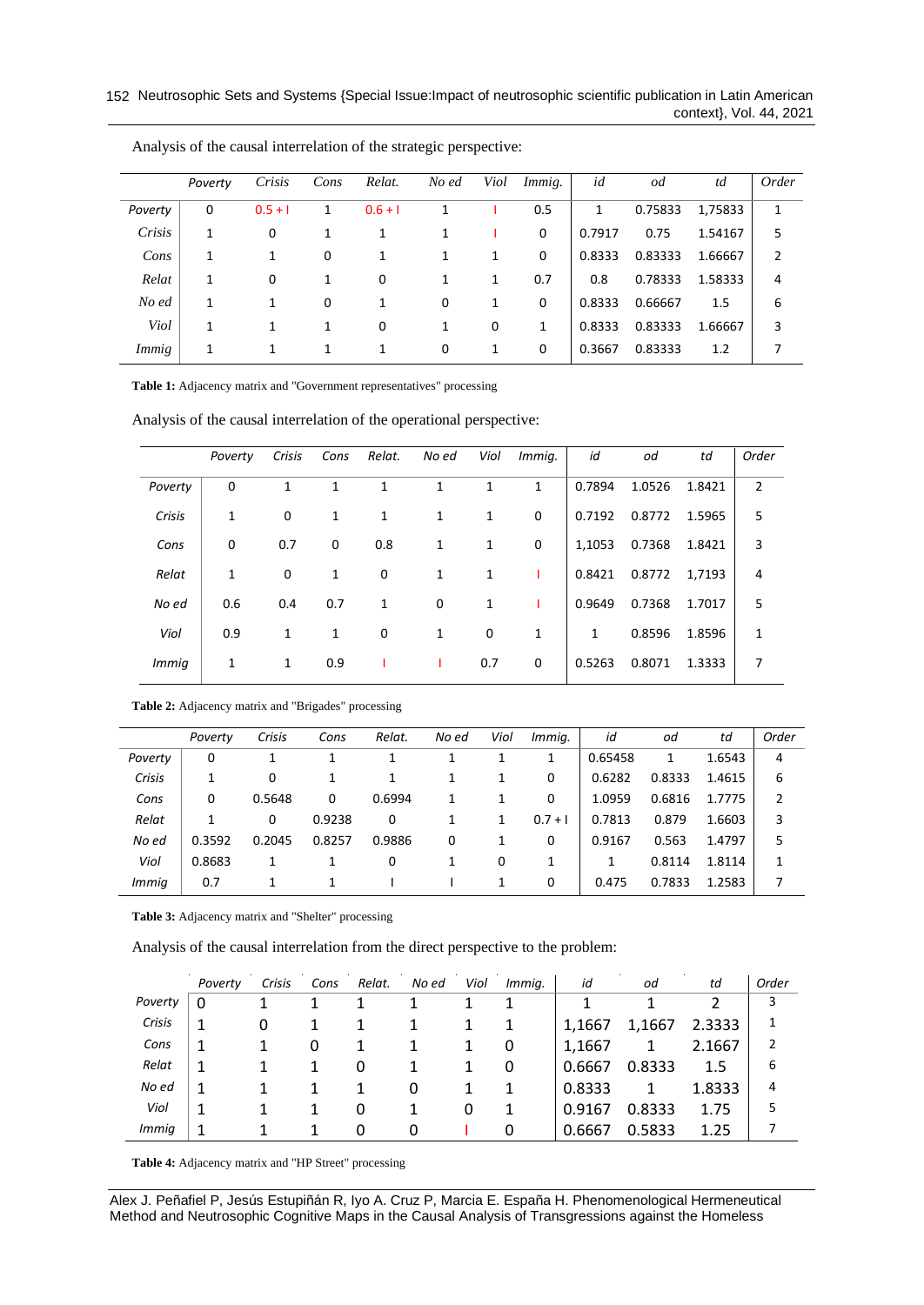Neutrosophic Sets and Systems {Special Issue:Impact of neutrosophic scientific publication in Latin American 153 context}, Vol. 44, 2021

|         | Poverty | Crisis | Cons | Relat. | No ed | Viol | Immig. | id     | od     | td     | Order          |
|---------|---------|--------|------|--------|-------|------|--------|--------|--------|--------|----------------|
| Poverty | 0       |        |      |        |       |      |        |        |        | າ      | 3              |
| Crisis  | и<br>Ŧ  | 0      | 1    |        | 1     | 1    | 1      | 1,1667 | 1,1667 | 2.3333 | 1              |
| Cons    |         |        | 0    |        | 1     | 1    | 0      | 1,1667 | 1      | 2.1667 | $\overline{2}$ |
| Relat   | 1       |        | 1    | 0      | 1     | 1    | 0      | 1      | 0.8333 | 1.8333 | 4              |
| No ed   | 1       |        | 1    | 1      | 0     | 1    | 1      | 0.8333 | 1      | 1.8333 | 5              |
| Viol    | 1       |        | 1    |        | 1     | 0    | 1      | 0.8333 | 1      | 1.8333 | 6              |
| Immig   |         |        |      |        | 0     | 0    | 0      | 0.6667 | 0.6667 | 1.3333 |                |

**Table 5:** Adjacency matrix and "HP Sheltered" processing



**Figure 5:** Summary of *td* scores.

## **3.3 Results**

٠

The results obtained are stated in the causes-effect tree and brainstorming will be submitted to obtain different perspectives in the search for solutions and possible strategies.

| Strategic and<br><b>Operative solutions</b> | Action campaigns in the community and education centers to create awareness about the abuse of drugs and<br>alcohol, domestic violence, and the need to take care of an elderly.<br>Insert social workers and consultants to prevent students from deserting.<br>2.<br>Increase the amount of workers, material and financial resources in the shelters and support brigades in zones<br>$\overline{3}$ .<br>with bigger concentration of Homeless people<br>Use the government resources to protect small business.<br>4. |
|---------------------------------------------|----------------------------------------------------------------------------------------------------------------------------------------------------------------------------------------------------------------------------------------------------------------------------------------------------------------------------------------------------------------------------------------------------------------------------------------------------------------------------------------------------------------------------|
| <b>Effects of being</b><br><b>Homeless</b>  | Femicides/homicides<br>Verbal aggression (includes threats and)<br>Marginalization and discrimination (gender, poverty, ethnicity mental estate)<br>3.<br>Theft and vandalism<br>$\overline{4}$ .<br>5.<br>Hoaxes linked to rapes<br>Prohibitions on the use of public facilities (restrooms, health center)<br>6.<br>Trafficking people for prostitution                                                                                                                                                                  |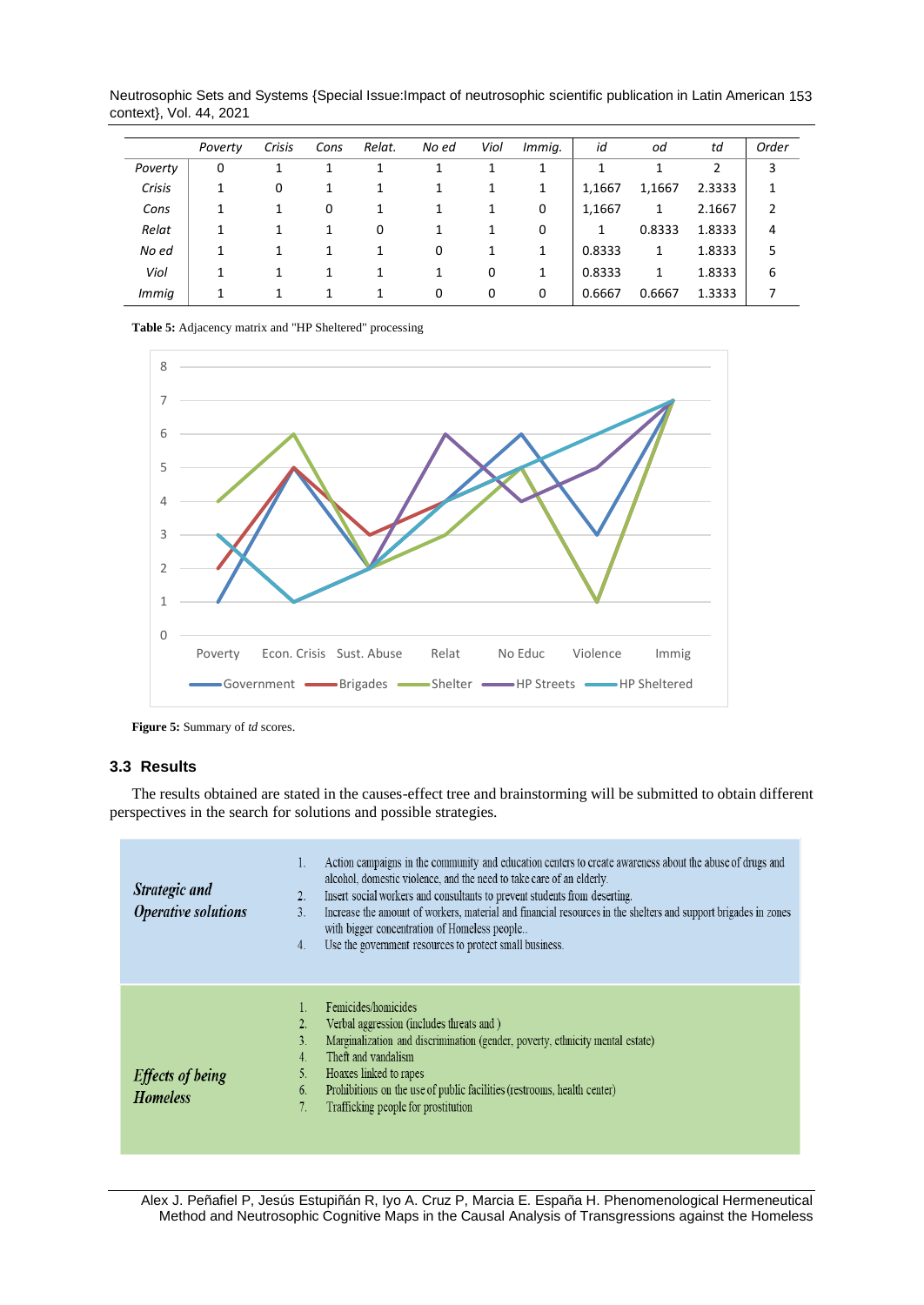154 Neutrosophic Sets and Systems {Special Issue: Impact of neutrosophic scientific publication in Latin American context}, Vol. 44, 2021

| <b>Causes for the</b><br>4.<br>existence of<br><b>Homeless</b> | 1. Abuse of drugs and alcohol<br>Poverty<br>Have been a victim of domestic violence<br>In crisis due to the pandemic (to live in a low class but with minimal supplies due to services)<br>Breaking up important relationships (relatives, friends, interpersonal) not having economic help from the<br>government<br>Lack of education<br>Immigration |
|----------------------------------------------------------------|--------------------------------------------------------------------------------------------------------------------------------------------------------------------------------------------------------------------------------------------------------------------------------------------------------------------------------------------------------|
|----------------------------------------------------------------|--------------------------------------------------------------------------------------------------------------------------------------------------------------------------------------------------------------------------------------------------------------------------------------------------------------------------------------------------------|

**Figure 6:** Causes-effect Tree.

## **Conclusions**

- Even though homeless people are part of the public space of a city, they suffer from aggressions caused by other citizens. According to the data, all the homeless people interviewed have suffered aggression, humiliation, and intimidation motivated by the intolerance and prejudice of their aggressors towards their situation of extreme social exclusion. Sleeping and living on the street have a component of structural violence, which is further aggravated by the direct violence to which these people are subjected.
- From the bibliographic point of view, we found that it is an international problem, increased by the negative impact of the economic crisis caused by COVID-19.
- Homeless people are mostly exposed to abuse, violence, and social rejection. They are repressed mainly by young people. In addition, it was evidenced that women are an easy target for human trafficking and sexual abuse. It is currently a crime within the Penal Code, but a complaint is required, a situation that generally does not occur since most victims are ignored due to their "indigent" status.
- Not all homeless have this condition due to poverty and substance abuse, it was determined that domestic violence and break-up relationships with the elderly are also considered important causes. As well as it was determined that the small businesses affected by the economic crisis were forced to become homeless mainly due to their condition as low-income Venezuelan immigrants. Due to the inability to meet the expenses, they experienced rejection and had no choice other than to go to the streets.
- The strategic level made up of the city government has a very different vision of the phenomenon with respect to the rest of the levels. Perhaps this is the cause of the creation of ineffective strategies. It is recommended that these personnel be part of the help so that they know the facts reliably.
- It is considered at a strategic and operational level that campaigns should be implemented to mitigate these issues with the full involvement of the centers to help the homeless and the educational ones. All with the aim of prevention and reactivity to the problem at the same time. The involvement of all social layers is needed as well as the help of the government and Non-Governmental Organizations.

### **References**

- <span id="page-7-0"></span>[1] V. E. Del Corral González and A. C. Naranjo Racines, "Exclusión de personas sin hogar," Trabajo de titulación presentado como requisito para la obtención del título de Licenciada en Comunicación Organizacional y Relaciones Públicas, Colegio de Comunicación y Artes Contemporáneas, UNIVERSIDAD SAN FRANCISCO DE QUITO USFQ, Quito, Ecuador, 2018.
- <span id="page-7-3"></span>[2] J. R. Medina Medina, "El abandono del adulto mayor y su incidencia a la mendicidad en la ciudad de Quito en el año 2014, frente a la obligación del Estado a brindar protección," royecto de Investigación previo a la obtención del Título de: Abogado, Facultad de Jurisprudencia, Ciencias Políticas y Sociales, Carrera de Derecho, Universidad Central del Ecuador, Quito, Ecuador, 2016.
- [3] C. K. Reyes Albán, "Estudio documental de la violencia intrafamiliar como problema de Salud Pública," Trabajo de Titulación- Modalidad Proyecto de Investigación previo a la obtención del Título de Psicóloga Clínica, Facultad de Ciencias Psicológicas, Carrera de Psicologia Clínica, Universidad Central del Ecuador, Quito, Ecuador, 2020.
- [4] Naciones Unidas, "Estudio sobre el estado de la trata de personas en Ecuador," O. d. l. N. U. c. l. d. y. e. delito, Ed., ed. Lima, Perú, p. 183.
- [5] NIÑO ARGUELLES, Yanexi Lisseth; ÁLVAREZ SANTANA, Carmita Leonor; GIOVANNI LOCATELLI, Fabio. Venezuelan Migration, Aporophobia in Ecuador and Resilience of Venezuelan Immigrants in Manta, 2020 Period. Revista San Gregorio, 2020, no 43, p. 92-108.
- <span id="page-7-1"></span>[6] BUDESCU, Mia; SISSELMAN-BORGIA, Amanda; TORINO, Gina C. Discrimination, self-harming behaviors and emotional quality of life among youth experiencing homelessness. Journal of Social Distress and Homelessness, 2021, p. 1-10. [7] Elcomercio.com, "Brigadas atienden a personas sin hogar en las calles de Quito durante el confinamiento," *El Comercio,* 2021.
- <span id="page-7-2"></span>[8] Arrels Fundación. (2017, 05.05). *Agresiones a personas sin hogar: las más invisibles y las menos denunciadas*. Available: https:/[/www.arrelsfundacio.org/es/agresiones-a-personas-sin-hogar-las-mas-invisibles-y-las-menos](http://www.arrelsfundacio.org/es/agresiones-a-personas-sin-hogar-las-mas-invisibles-y-las-menos-denunciadas/)[denunciadas/#](http://www.arrelsfundacio.org/es/agresiones-a-personas-sin-hogar-las-mas-invisibles-y-las-menos-denunciadas/)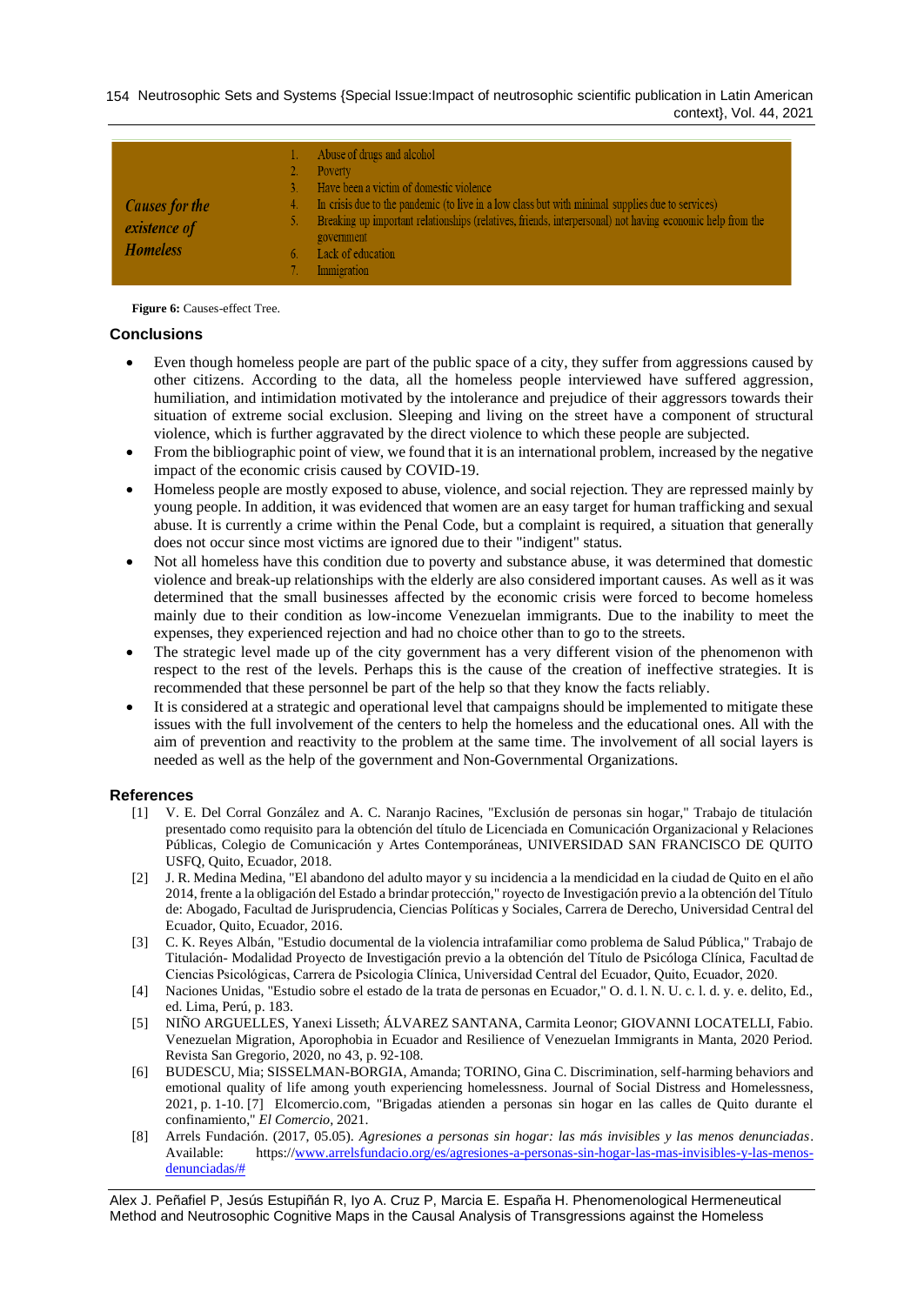Neutrosophic Sets and Systems {Special Issue:Impact of neutrosophic scientific publication in Latin American 155 context}, Vol. 44, 2021

- <span id="page-8-0"></span>[9] D. Moinajulio, "'Sin techo' y a merced de la desgracia," in *Extra.ec*, ed. Guayaquil, Ecuador: Gráficos Nacionales S.A., 2020.
- [10] El Comercio, "Una mujer embarazada, niños y otras personas sin hogar encontradas en predios abandonados de La Mariscal," *El Comercio,,* 2021.
- <span id="page-8-1"></span>[11] M. Gabriela Falconí, G. Corral, Vanessa Estefanía Del., and A. C. Naranjo Racines, "Exclusión de personas sin hogar," Para optar por el título de Licenciada en Comunicación Organizacional y Relaciones Públicas, Colegio de Comunicación y Artes Contemporáneas, Universidad San Francisco de Quito, Quito, Ecuador, 2018.
- [12] J. Y. Ortiz Chica, "Reconocer los factores de la no integración de las personas indigentes del centro de la ciudad de Guayaquil," Proyecto de titulación que se presenta como requisito para optar por el título de licenciada en Comunicación Social, Facultad de Comunicación Social, Carrera de Comunicación Social, Universidad De Guayaquil, Quito, Ecuador, 2015.
- [13] D. d. p. E. y. U. UTE, *Informe temático sobre la situación de los derechos humanos durante la declaratoria del estado de excepción por la emergencia sanitaria por la COVID-19 en Ecuador 2020*. Quito, Ecuador, 2020.
- [14] K. Pesantes, "Casi 600.000 familias en Ecuador no tienen vivienda propia," *Primicias,* 2020.
- <span id="page-8-2"></span>[15] W. V. Kandasamy and F. Smarandache, "Fuzzy Neutrosophic Models for Social Scientists.," *Education Publisher Inc.,* 2013.
- [16] Davies, Andrew, and Lisa J. Wood. "Homeless health care: meeting the challenges of providing primary care." Medical Journal of Australia 209.5, 2018.
- [17] P. J. López Andrade, "Incidencia de la judicialización de delitos de bagatela en la ciudad de Ibarra. Criminalización de la pobreza, una historia de vida," para optar por el titulo de Máster en Derecho Penal, Sede Ecuador, Área de Derecho., Universidad Andina Simón Bolívar, Quito, Ecuador., 2020.
- [18] ACNUR, "Protegiendo a las personas refugiadas en el Ecuador. Preguntas y respuestas ", L. A. d. l. O. p. l. Refugiados, Ed., ed. Quito, Ecuador: ACNUR, p. 16.
- [19] Ministerio de Gobierno, "PLAN DE ACCIÓN CONTRA LA TRATA DE PERSONAS EN ECUADOR 2019 2030," vol. 1, ed. Quito, Ecuador: MInisterio de Gobierno, ONU, 2019, p. 158.
- <span id="page-8-3"></span>[20] M. Leyva Vázquez, "MODELO DE AYUDA A LA TOMA DE DECISIONES BASADO EN MAPAS COGNITIVOS DIFUSOS," 2013.
- <span id="page-8-14"></span>[21] J. Merigó, "New extensions to the OWA operators and its application in decision making," 2008.
- <span id="page-8-13"></span>[22] F. Smarandache, "Refined literal indeterminacy and the multiplication law of sub-indeterminacies.," *Neutrosophic Sets and Systems,* vol. 9, pp. 58-63, 2015.
- <span id="page-8-12"></span>[23] R. Bello Lara, González Espinosa, S., Martín Ravelo, A., Leyva Vázquez M. Y. , "Modelo para el análisis estático en grafos difusos basado en indicadores compuestos de centralidad.," *Revista Cubana de Ciencias Informáticas. Editorial "Ediciones Futuro" Universidad de las Ciencias Informáticas. La Habana, Cuba,* vol. 9(2), pp. 52-65, 2015.
- <span id="page-8-11"></span>[24] J. L. Salmeron and F. Smarandache, "Redesigning Decision Matrix Method with an indeterminacy-based inference process. Multispace and Multistructure. ," *Neutrosophic Transdisciplinarity (100 Collected Papers of Sciences),* vol. 4, p. 151, 2010.
- <span id="page-8-10"></span>[25] W. Stach, "Learning and aggregation of fuzzy cognitive maps-An evolutionary approach. ," 2010.
- [26] M. Leyva-Vázquez, Pérez-Teruel, K., Febles-Estrada, A., and Gulín-González, J. , "Técnicas para la representación del conocimiento causal: un estudio de caso en Informática Médica.," *Revista Cubana de información en ciencias de la salud, ,* vol. 24 (1), pp. 73-83., 2013.
- <span id="page-8-7"></span>[27] R. M. Axelrod, "Structure of decision: The cognitive maps of political elites," *Princeton, NJ, Princeton University Press. ,* 1976.
- <span id="page-8-4"></span>[28] S. H. S. Al-Subhi, I. Pérez Pupo, R. García Vacacela, P. Y. Piñero Pérez, and M. Y. Leyva Vázquez, "A New Neutrosophic Cognitive Map with Neutrosophic Sets on Connections, Application in Project Management. ," *Neutrosophic Sets and Systems,* vol. 22. , pp. 63-75, 2018.
- <span id="page-8-8"></span>[29] M. Leyva-Vázquez, E. Santos-Baquerizo, M. Peña-González, L. Cevallos-Torres, and A. Guijarro-Rodríguez, "The Extended Hierarchical Linguistic Model in Fuzzy Cognitive Maps. in Technologies and Innovation: Second International Conference," *CITI 2016, Guayaquil, Ecuador, November 23-25, 2016,* vol. Proceedings 2. Springer, 2016.
- <span id="page-8-6"></span>[30] W. B. V. a. F. S. Kandasamy, "Fuzzy cognitive maps and neutrosophic cognitive maps. ," *American Research Press.,*  2003.
- [31] M. Ali, Shabir, M., Smarandache, F., and Vladareanu, L. , "Neutrosophic LA-semigroup Rings," *Neutrosophic Sets and Systems,* vol. 7, pp. 81-88, 2015.
- [32] P. J. Menendez Vera, C. F. Menendez Delgado, M. Pena Gonzalez, and M. Leyva Vazquez, "Marketing skills as determinants that underpin the competitiveness of the rice industry in Yaguachi canton. Application of SVN numbers to the prioritization of strategies," *Neutrosophic Sets and Systems,* vol. 13, pp. 70-78, 2016.
- <span id="page-8-9"></span>[33] F. Smarandache, "A Unifying Field in Logics: Neutrosophic Logic. Neutrosophy, Neutrosophic Set, Neutrosophic Probability: Neutrsophic Logic. Neutrosophy, Neutrosophic Set, Neutrosophic Probability: Infinite Study.," 2005.
- <span id="page-8-5"></span>[34] M. Y. Leyva Vázquez and F. F. Smarandache, " Sistema de Apoyo a la Toma de Decisiones Basado en Mapas cognitivos Neutrosóficos para Instituciones que atienden a Embarazos con Alto Riesgo por Enfermedades Cardiovasculares " *Revista Cubana de Ciencias Informáticas. Editorial "Ediciones Futuro" Universidad de las Ciencias Informáticas. La Habana, Cuba,* vol. 13, pp. 16-29, Octubre-Diciembre, 2019 2019.

Alex J. Peñafiel P, Jesús Estupiñán R, Iyo A. Cruz P, Marcia E. España H. Phenomenological Hermeneutical Method and Neutrosophic Cognitive Maps in the Causal Analysis of Transgressions against the Homeless